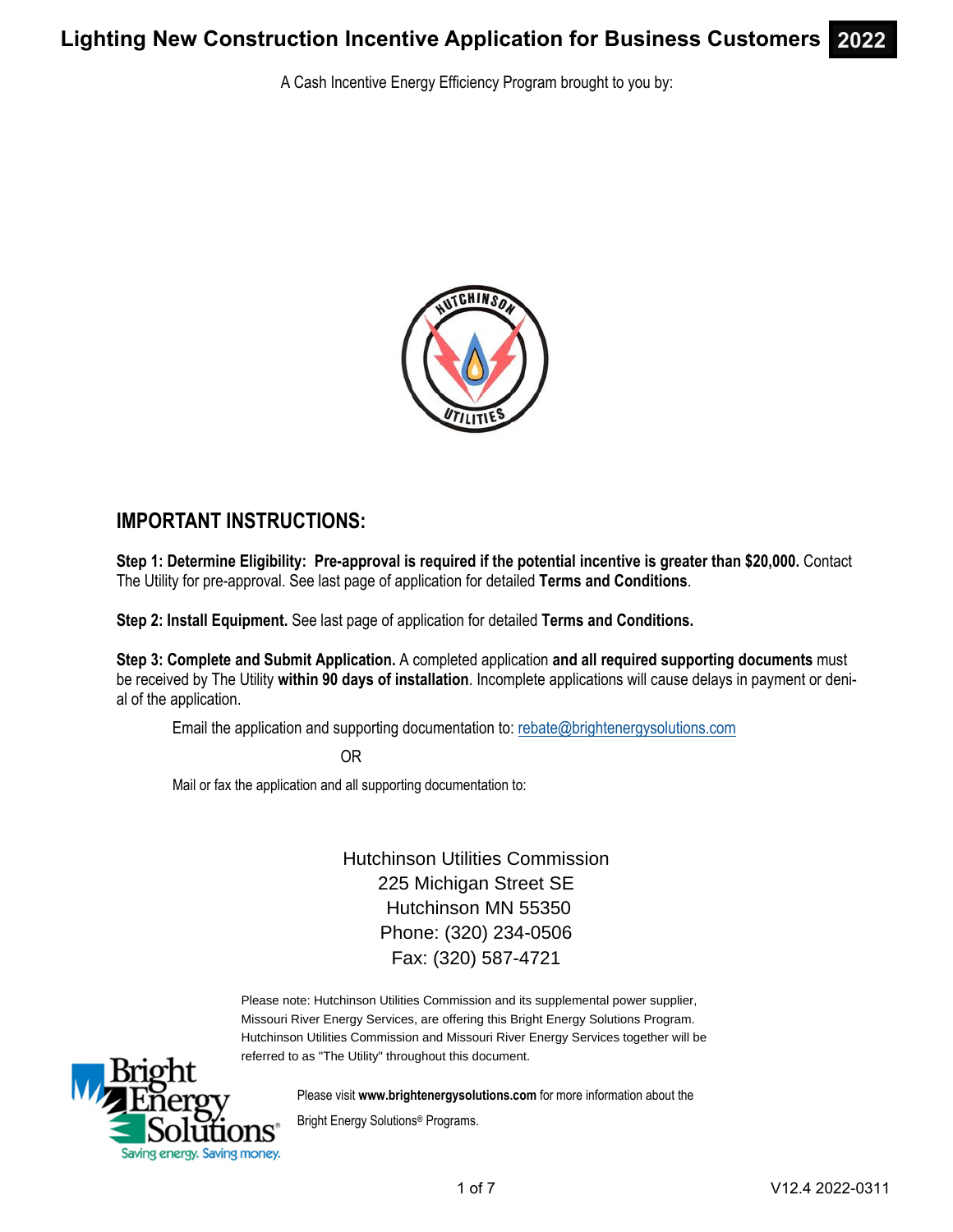| HAS THIS PROJECT BEEN PREAPPROVED? Q YES Q NO                                                                                                                              |                                |                                                   |  |                              |                 |                                       |  |
|----------------------------------------------------------------------------------------------------------------------------------------------------------------------------|--------------------------------|---------------------------------------------------|--|------------------------------|-----------------|---------------------------------------|--|
| <b>Customer Information (Please Print)</b>                                                                                                                                 |                                |                                                   |  |                              |                 |                                       |  |
| Company Name                                                                                                                                                               |                                | Contact Name                                      |  |                              |                 | Date Submitted                        |  |
| Installation Address                                                                                                                                                       | City                           |                                                   |  | State                        |                 | Zip Code                              |  |
| <b>Mailing Address</b>                                                                                                                                                     |                                |                                                   |  |                              |                 | Zip Code                              |  |
|                                                                                                                                                                            | City                           |                                                   |  | State                        |                 |                                       |  |
| Phone                                                                                                                                                                      | Installation (Completion) Date |                                                   |  | Is the Space Air conditioned |                 | $\Box$ Yes<br>$\square$ No            |  |
| Email Address*                                                                                                                                                             |                                |                                                   |  |                              |                 |                                       |  |
| *(By providing your email address, you are granting The Utility permission to send emails regarding this project and/or updates on our incentive programs)                 |                                |                                                   |  |                              |                 |                                       |  |
| Municipal Utility Account Number                                                                                                                                           |                                |                                                   |  |                              |                 |                                       |  |
| <b>Building Use-Please Check One</b><br><b>QOffice</b><br>$\Box$ Retail<br>School: <b>QElementary QSecondary/High School QCollege</b><br>□Other/Miscellaneous:             | □Convenience Store             | $\Box$ Warehouse<br>Healthcare: □Clinic □Hospital |  | $\Box$ Restaurant            | <b>QLodging</b> | $\Box$ Manufacturing                  |  |
|                                                                                                                                                                            |                                | <b>Facility Hours of Operation</b>                |  |                              |                 |                                       |  |
| Hours per day                                                                                                                                                              | Days per Week                  |                                                   |  | Weeks per Year               |                 | Hours per Year (hours x days x weeks) |  |
|                                                                                                                                                                            |                                |                                                   |  |                              |                 |                                       |  |
| <b>Vendor/Contractor Information</b>                                                                                                                                       |                                |                                                   |  |                              |                 |                                       |  |
| Company Name                                                                                                                                                               | <b>Contact Name</b>            | Phone                                             |  |                              |                 |                                       |  |
| Address                                                                                                                                                                    | City                           |                                                   |  |                              | <b>State</b>    | Zip Code                              |  |
| Email Address*                                                                                                                                                             |                                |                                                   |  |                              |                 |                                       |  |
| *(By providing your email address, you are granting The Utility permission to send emails regarding this project and/or updates on our incentive programs)                 |                                |                                                   |  |                              |                 |                                       |  |
| <b>Payment Information</b>                                                                                                                                                 |                                |                                                   |  |                              |                 |                                       |  |
| Please process payment to: $\Box$ Customer (listed above) $\Box$ Vendor or Contractor (listed above) $\Box$ Alternative Recipient                                          |                                |                                                   |  |                              |                 |                                       |  |
| If payment is to be made to an Alternative Recipient, please complete the remainder of this section:                                                                       |                                |                                                   |  |                              |                 |                                       |  |
| Company Name                                                                                                                                                               | <b>Contact Name</b>            |                                                   |  | Phone                        |                 |                                       |  |
| Address                                                                                                                                                                    | City                           |                                                   |  | <b>State</b>                 | Zip Code        |                                       |  |
| <b>General Equipment Eligibility</b>                                                                                                                                       |                                |                                                   |  |                              |                 |                                       |  |
| All fixtures must operate a minimum of 1,800 hours per year to be eligible.<br>٠                                                                                           |                                |                                                   |  |                              |                 |                                       |  |
| If any equipment listed in this program is required by code, the offer of an incentive for such equipment is null and void.<br>$\bullet$                                   |                                |                                                   |  |                              |                 |                                       |  |
| All fixtures shall be installed indoors.<br>٠                                                                                                                              |                                |                                                   |  |                              |                 |                                       |  |
| All installations must be permanent.<br>٠                                                                                                                                  |                                |                                                   |  |                              |                 |                                       |  |
| All fixtures, lamps, and ballasts must be UL or ETL listed to U.S. safety standards for operation as installed and must meet all applicable codes and<br>٠<br>regulations. |                                |                                                   |  |                              |                 |                                       |  |

All equipment must be new and installed in facilities within the service territory of The Utility.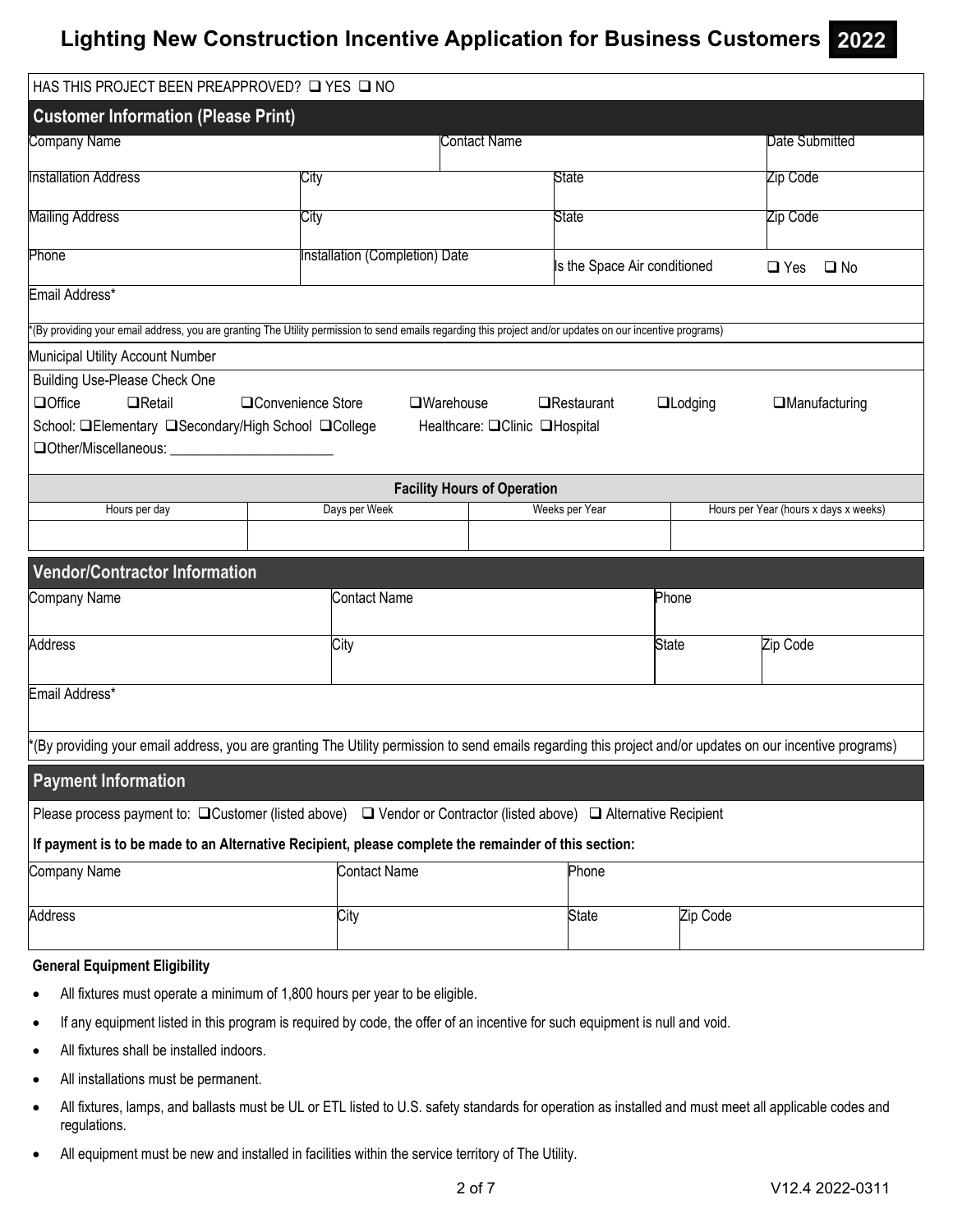| A. LED Technologies                                                       |                                                                                                                                                                                               |                                                                                                                                                                                                                                                                                                                        |                              |                         |                    |  |
|---------------------------------------------------------------------------|-----------------------------------------------------------------------------------------------------------------------------------------------------------------------------------------------|------------------------------------------------------------------------------------------------------------------------------------------------------------------------------------------------------------------------------------------------------------------------------------------------------------------------|------------------------------|-------------------------|--------------------|--|
| <b>Installed Equipment</b>                                                |                                                                                                                                                                                               | <b>Specifications</b>                                                                                                                                                                                                                                                                                                  | <b>Incentive</b><br>per Unit | Quantity                | Total<br>Incentive |  |
| <b>LED ENERGY STAR®</b>                                                   | 600 Lumens or more. Spec sheet showing ENERGY STAR® certification required.<br>Indoor Installation only.                                                                                      |                                                                                                                                                                                                                                                                                                                        |                              |                         |                    |  |
| Screw-in LED<br>Replacement Lamp                                          | Indoor Installation only.                                                                                                                                                                     | Less than 600 Lumens. Spec sheet showing ENERGY STAR® certification required.                                                                                                                                                                                                                                          | \$1.50                       |                         |                    |  |
| <b>LED ENERGY STAR®</b><br>Screw-in Flood or Spot<br>LED Replacement Lamp |                                                                                                                                                                                               | 420 Lumens or more. Flood or spot reflector lamps only (such as BR or PAR lamps)<br>Spec sheet showing ENERGY STAR® certification required. Indoor Installation only.                                                                                                                                                  | \$3.00                       |                         |                    |  |
| LED Lamp<br>2 Pin or 4 Pin Base                                           | door installations only                                                                                                                                                                       | LED lamp must be listed on the DesignLights Consortium (DLC) Qualified Product List<br>under Four Pin-Base Replacement Lamps for CFLs See www.DesignLights.org. In-                                                                                                                                                    | \$4.00                       |                         |                    |  |
| LED ENERY STAR®<br><b>RECESSED Downlight</b><br>Fixture or Retrofit Kit   |                                                                                                                                                                                               | LED recessed downlight fixture must be must be ENERGY STAR LED lighting quali-<br>fied. Indoor installations only. Product must be listed under the Recessed Light-<br>ing Category of Energy certified Light Fixtures.                                                                                                | \$6.00                       |                         |                    |  |
| 4' LED T8 or T5HO<br>Linear Lamp<br><b>DLC QUALIFIED</b>                  |                                                                                                                                                                                               | LED lamp must be listed on the DesignLights Consortium (DLC) Qualified Product List<br>under 4' Linear Replacement Lamps, U-Bend Replacement Lamps or T5HO Linear<br>Replacement Lamps. See www.DesignLights.org. Indoor installations only. Custom<br>incentive may be considered for Type B and Type C installations | \$3.00                       |                         |                    |  |
| LED Troffer, Strip and<br>Wraparound<br><b>DLC QUALIFIED</b>              | Less than 3000<br>Lumens                                                                                                                                                                      | DesignLights Consortium Qualified Troffer, Linear Ambient (strip)<br>or wraparound LED fixtures. See www.DesignLights.org for                                                                                                                                                                                          | \$4.00                       |                         |                    |  |
|                                                                           | 3000-5799<br>Lumens                                                                                                                                                                           | qualified product list.                                                                                                                                                                                                                                                                                                | \$6.00                       |                         |                    |  |
|                                                                           | 5800 Lumens or<br>greater.                                                                                                                                                                    | If field adjustable product is used indicate quantity of each setting<br>installed High _________ Medium _________ Low _________                                                                                                                                                                                       | \$9.00                       |                         |                    |  |
| LED Troffer, Strip and<br>Wraparound<br><b>DLC PREMIUM</b><br>Qualified   | Less than 3000<br>Lumens                                                                                                                                                                      | DesignLights Consortium Premium Qualified Troffer, Linear<br>Ambient (strip) or wraparound LED fixtures. See                                                                                                                                                                                                           | \$6.00                       |                         |                    |  |
|                                                                           | 3000-5799<br>Lumens                                                                                                                                                                           | www.DesignLights.org for qualified product list.                                                                                                                                                                                                                                                                       | \$9.00                       |                         |                    |  |
|                                                                           | 5800 Lumens or<br>greater.                                                                                                                                                                    | If field adjustable product is used indicate quantity of each setting<br>installed High __________ Medium __________ Low __________                                                                                                                                                                                    | \$14.00                      |                         |                    |  |
| Occupancy Sensor Con-<br>trolling LED Refrigerated                        | Sensors in new refrigerated cases or installed in existing cases. LED must serve as the<br>only source of light for the case. Incentive is per door. Sensor may control more than<br>one door |                                                                                                                                                                                                                                                                                                                        | \$5.00 Per<br>Door           | Doors                   |                    |  |
| LED High-Bay or<br>Low-Bay                                                | See Section B of this form on page 4                                                                                                                                                          |                                                                                                                                                                                                                                                                                                                        |                              |                         |                    |  |
| Other LED                                                                 | for details.                                                                                                                                                                                  | Indoor DesignLights or ENERGY STAR qualified fixtures not noted here may be eligible<br>for an incentive under the Custom Incentive Program. Contact the local municipal utility                                                                                                                                       |                              |                         |                    |  |
|                                                                           |                                                                                                                                                                                               |                                                                                                                                                                                                                                                                                                                        |                              | Section A Subtotal   \$ |                    |  |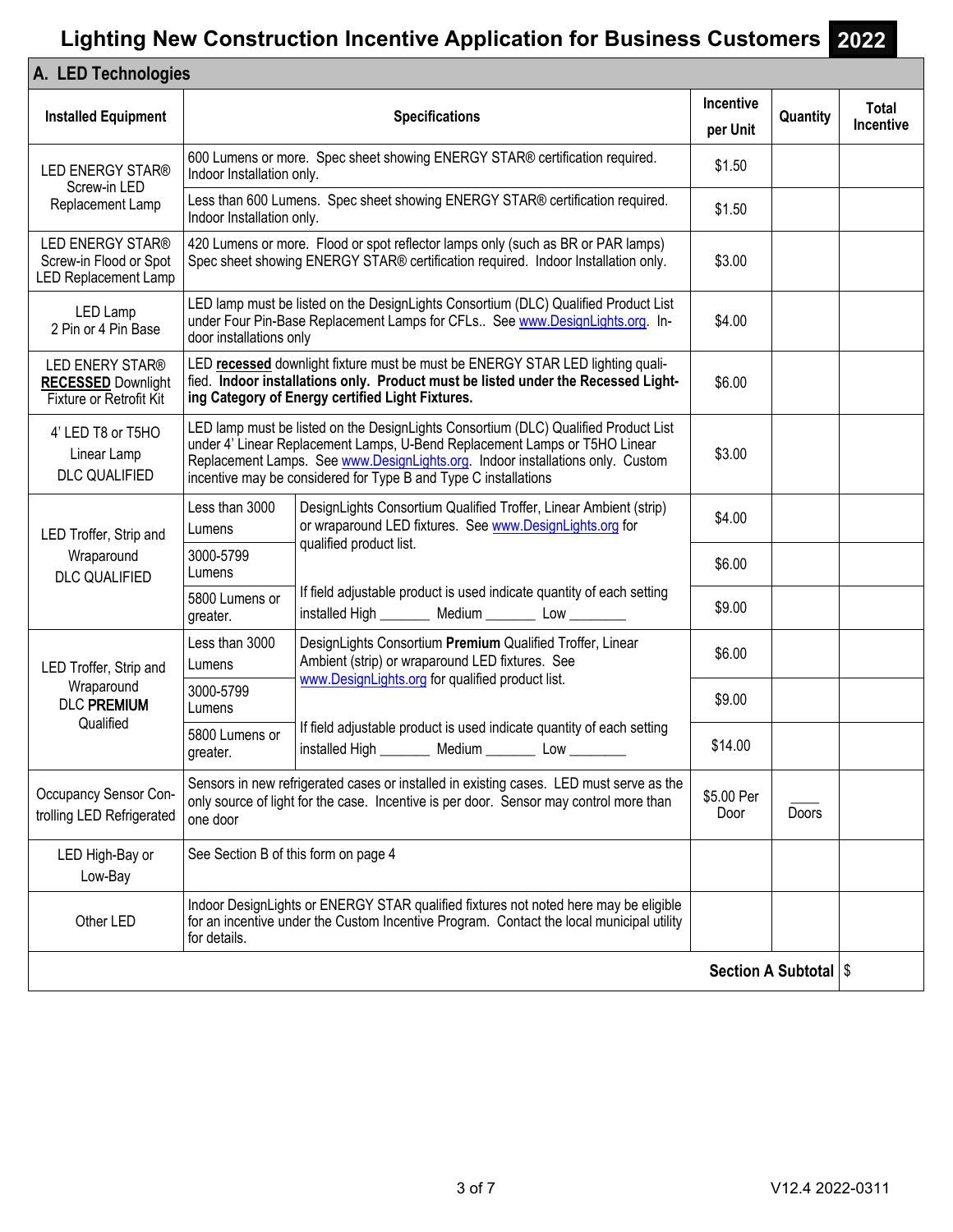## **B. LED High or Low-Bay – DLC Listed High-Bay or Low-Bay LED Luminaires Only (See www.DesignLights.org for DLC Qualified Product List)**

| <b>Installed Equipment</b> |          | Incentive per<br>Unit                                                                                                   | Quantity | <b>Total</b><br><b>Incentive</b> |  |
|----------------------------|----------|-------------------------------------------------------------------------------------------------------------------------|----------|----------------------------------|--|
| LED High-Bay<br>Or Low-Bay | ≤75 W    |                                                                                                                         | \$15.00  |                                  |  |
|                            | ≤110 W   | DLC Listed High-Bay or Low-Bay LED Luminaires Only. See<br>www.DesignLights.org for DLC Qualified Product List.         | \$25.00  |                                  |  |
|                            | ≤160 W   |                                                                                                                         | \$30.00  |                                  |  |
| <b>DLC</b> Qualified       | ≤275 W   |                                                                                                                         | \$45.00  |                                  |  |
|                            | ≤400 W   |                                                                                                                         | \$80.00  |                                  |  |
|                            | >400 W   |                                                                                                                         | \$105.00 |                                  |  |
|                            | ≤75W     |                                                                                                                         | \$20.00  |                                  |  |
| LED High-Bay               | $≤110 W$ |                                                                                                                         | \$30.00  |                                  |  |
| Or Low-Bay                 | ≤160 W   | DLC Listed PREMIUM High-Bay or Low-Bay LED Luminaires<br>Only. See www.DesignLights.org for DLC Qualified Product List. | \$35.00  |                                  |  |
| <b>DLC PREMIUM Quali-</b>  | ≤275 W   |                                                                                                                         | \$50.00  |                                  |  |
| fied<br>≤400 W             |          | \$85.00                                                                                                                 |          |                                  |  |
|                            | >400 W   |                                                                                                                         | \$115.00 |                                  |  |
| Section B Subtotal   \$    |          |                                                                                                                         |          |                                  |  |

| C. LED Indoor Grow Lighting Fixtures (See www.DesignLights.org for DLC Qualified Product List) |                            |                                                                                                  |          |                                  |  |  |
|------------------------------------------------------------------------------------------------|----------------------------|--------------------------------------------------------------------------------------------------|----------|----------------------------------|--|--|
| <b>Installed Equipment</b>                                                                     |                            | Incentive per<br>Unit                                                                            | Quantity | <b>Total</b><br><b>Incentive</b> |  |  |
| LED Indoor Horticulture Grow<br>Lighting<br>-Air Conditioned Space                             | $<$ 400 watts              |                                                                                                  | \$125.00 |                                  |  |  |
| <b>LED Indoor Horticulture Grow</b><br>Lighting<br>-Air Conditioned Space                      | 400 watts to<br><700 watts | DLC Listed Horticulture LED Luminaires Only.<br>See www.DesignLights.org for DLC Qualified Prod- | \$175.00 |                                  |  |  |
| <b>LED Indoor Horticulture Grow</b><br>Lighting - Space Not Air<br>Conditioned                 | $<$ 400 watts              | uct List.                                                                                        | \$100.00 |                                  |  |  |
| LED Indoor Horticulture Grow<br>Lighting - Space Not Air<br>Conditioned                        | 400 watts to<br><700 watts |                                                                                                  | \$150.00 |                                  |  |  |
| Section C Subtotal   \$                                                                        |                            |                                                                                                  |          |                                  |  |  |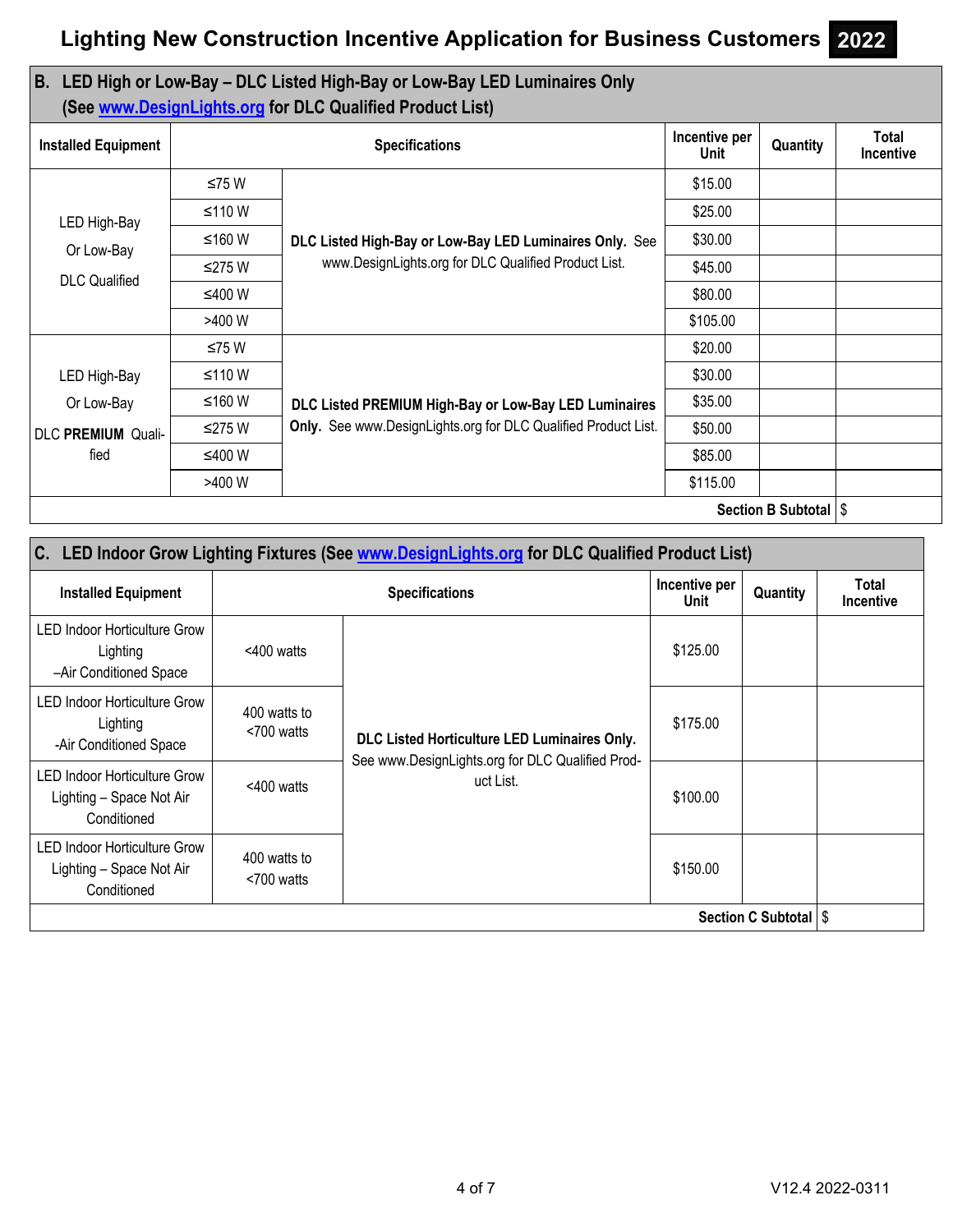## **D. Custom Lighting (Items not listed in above sections)**

**IMPORTANT:** This section is for items not found in sections above ONLY, unless otherwise approved by Bright Energy Solutions staff. All LED products must be ENERGY STAR® certified or DesignLights™ Consortium approved to be considered for incentives. Approved products can be found at www.energystar.gov and www.designlights.org.

For assistance and verification of incentives, please contact your local participating municipal utility.

If not provided below, detailed calculations and assumptions must be attached with this application, and must be sufficient to verify the demand and energy reductions claimed. Attach additional supporting documents and specifications as necessary.

Please describe, in detail, the **BASELINE** equipment (quantity, make, model, type, efficiency rating, wattage, etc.):

Please describe, in detail, the **PROPOSED** equipment (quantity, make, model, type, efficiency rating, wattage, etc.)

| <b>kW Demand of Baseline Equipment</b> | (A) | kW Saved (C)                                     | Annual Hours of Oper- | Annual kWh Saved |  |  |
|----------------------------------------|-----|--------------------------------------------------|-----------------------|------------------|--|--|
| <b>kW Demand of Proposed Equipment</b> | (B) |                                                  | ation (page 2)        |                  |  |  |
| KW Demand Saved (A-B)                  | (C) |                                                  |                       |                  |  |  |
| KW Demand Saved (C) X \$270            |     | <b>Total Incentive Section D-Custom Lighting</b> |                       |                  |  |  |
|                                        |     |                                                  |                       |                  |  |  |
|                                        |     |                                                  | Section D Subtotal S  |                  |  |  |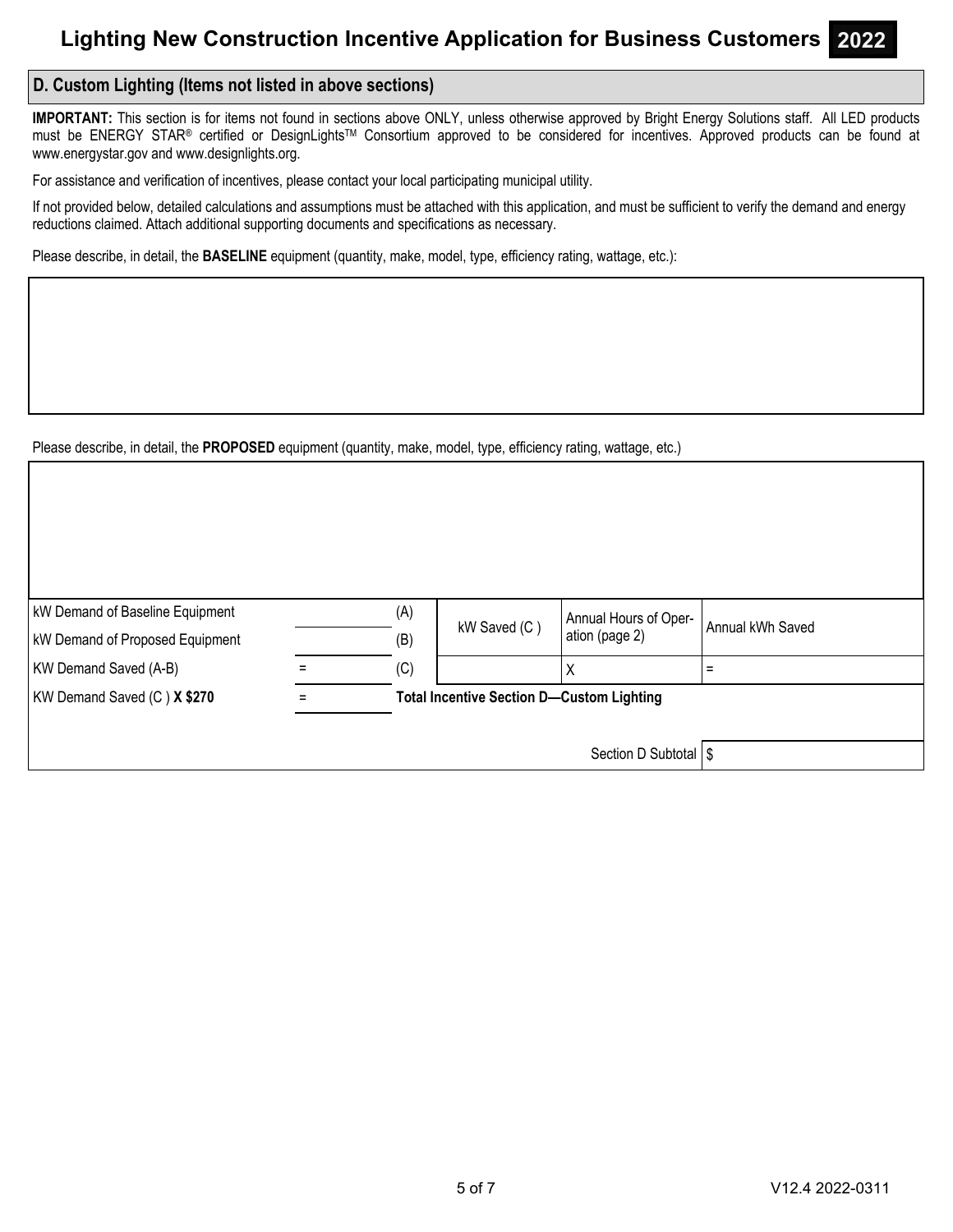| <b>Summary of Incentives</b>                          |  |
|-------------------------------------------------------|--|
| Subtotal Section A: LED Technologies                  |  |
| Subtotal Section B: LED High or Low Bay Lighting      |  |
| Subtotal Section C: LED Indoor Grow Lighting Fixtures |  |
| Subtotal Section D: Custom Lighting                   |  |
| Total Incentive:                                      |  |

## **Certifications and Signature**

I hereby certify that: 1. The information contained in this application is accurate and complete; 2. All installation is complete and the unit(s) is operational prior to submitting application; 3. All rules of this incenti

The customer agrees to verification of equipment installation which may include a site inspection by a program or utility representative. The customer understands that it is not allowed to receive more than one incentive from this program on any piece of equipment. The customer agrees to indemnify, defend,<br>hold harmless and release The Utility from any claims, damages, liabil

Please sign and complete all information below.

Customer Signature

Print Name

Title (if applicable) Date

## **Commercial BES Application Checklist**

### Before submitting this application please complete and include all items listed below:

#### $\checkmark$  Complete Application

Customer Information Section Vendor/Contractor Information Section **□Rebate sections Completed** Customer Signature (above)

### $\checkmark$  Attach a Copy of the Equipment Invoice

**□ Equipment Quantities** 

Model numbers of equipment installed

### $\checkmark$  Specification Sheets

| <b>Member Utility Use Only</b>    |                      |                      | Date Received: |  |  |
|-----------------------------------|----------------------|----------------------|----------------|--|--|
| Pre-Inspected?                    | $\Box$ Yes $\Box$ No | Date Pre-Inspected:  | Initials:      |  |  |
| Post-Inspected?                   | $\Box$ Yes $\Box$ No | Date Post-Inspected: | Initials:      |  |  |
| Incentive Approved?               | $\Box$ Yes $\Box$ No | Amount \$            | Date Approved: |  |  |
| Utility or Program Representative |                      |                      |                |  |  |

### **ELIGIBILITY:**

- These incentives are offered by Missouri River Energy Services and its participating members. For questions regarding eligibility, call your local utility listed on the cover page of this application.
- Commercial, industrial, and governmental customers who purchase electricity from The Utility are eligible to participate in the Bright Energy Solutions® Lighting New Construction Incentive Program. Eligible equipment must be connected to an electric service billed under a commercial or industrial rate class by The Utility. Excludes equipment for residential spaces such as apartments.